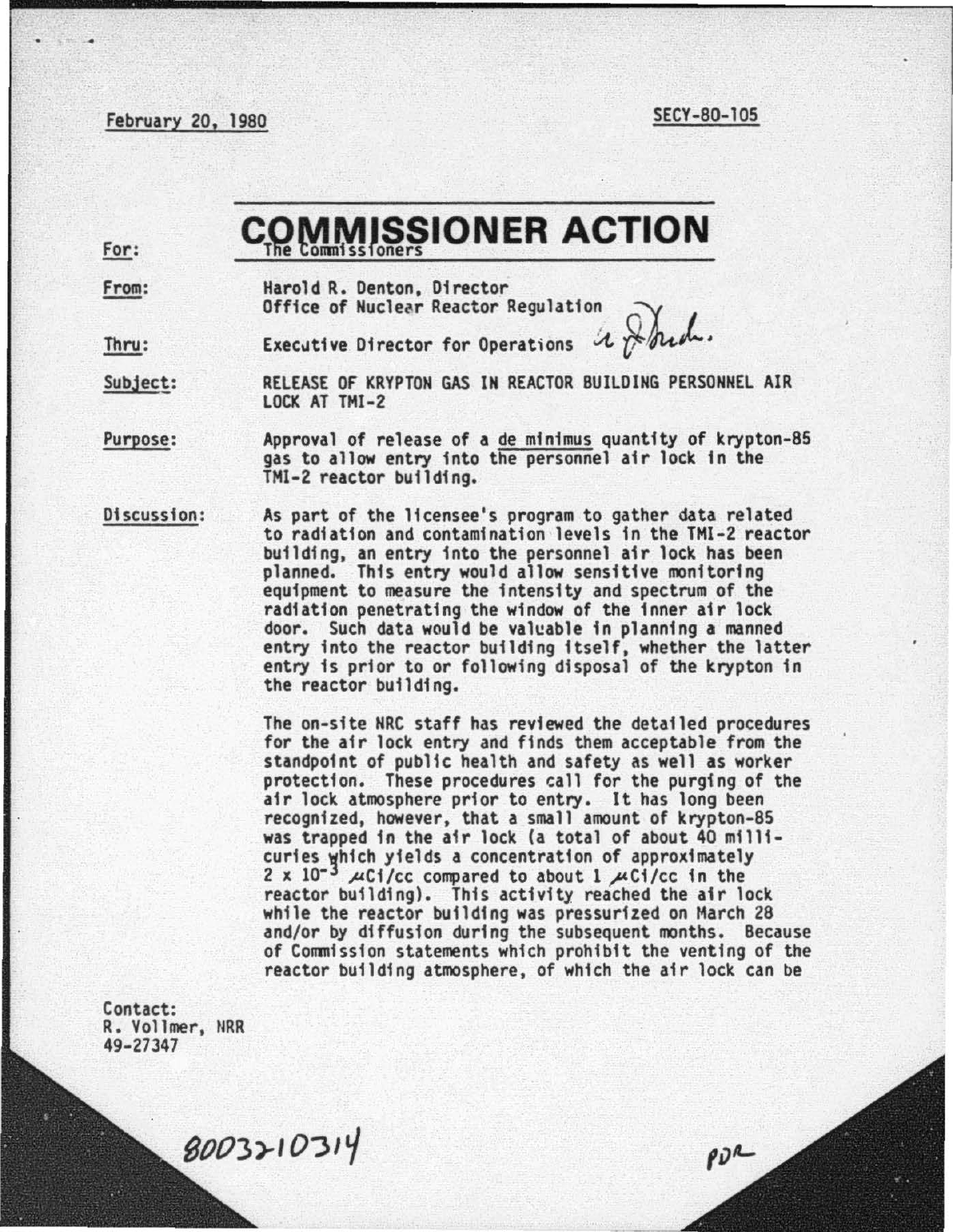The Commissioners -2-

considered a part, albeit a very small one, approval to proceed with the entry was not given.

There are several ways to approach this entry vis-a-vis the krypton gas.

- 1. At these concentrations the workers could enter as is. but of course much of the gas would escape during the personnel and equipment entry process.
- 2. The air lock atmosphere could be purged into the reactor building. which is still at a negative pressure relative to atmosphere. However, in order to lower the krypton-85 concentration in the air lock to HPC by a feed-and-bleed operation. this would add about 10.000 cubic feet of air into the reactor building, thereby slightly decreasing the margin below atmospheric pressure and increasing the likelihood of positive reactor building pressure when warm weather comes.
- 3. The air lock atmosphere could be purged into compressed air bottles (20 to 30) and held for eventual disposal.
- 4. Finally, the air lock atmosphere could be purged through filters to the plant exhaust which would assure that any particulates (none have been measured in the samples) would be retained but the krypton would not be held

We have evaluated the concentration of krypton-85 at the plant vent exit for option 4 and find that it would be less than MPC for unrestricted areas and about 10-3 MPC at the nearest site boundary. The maximum off-site individual total body dose associated with  $\tau$ eleasing all the Kr-85 contained in the air lock would be less than<br>0.1  $\pi$ rem. The dose rate due to natural background 0.1  $\mu$  rem. The dose rate due to natural background radiation is more than 10  $\mu$ rem/hr. Therefore, the dose associated with the Kr-85 release is equivalent to less than 1 minute exposure to natural background. Further, greater amounts of krypton-85 are being routinely discharged through the steam generator turbine exhaust pathway (refer to PN THI-79-08). Therefore, we believe the release resulting from option 4 should be considered<br>de minimus and that options 1-3, while offering the potential for reduction in release, need not be considered further.

Since it is likely that a decision on disposal of the reactor building krypton is at least several months away, the